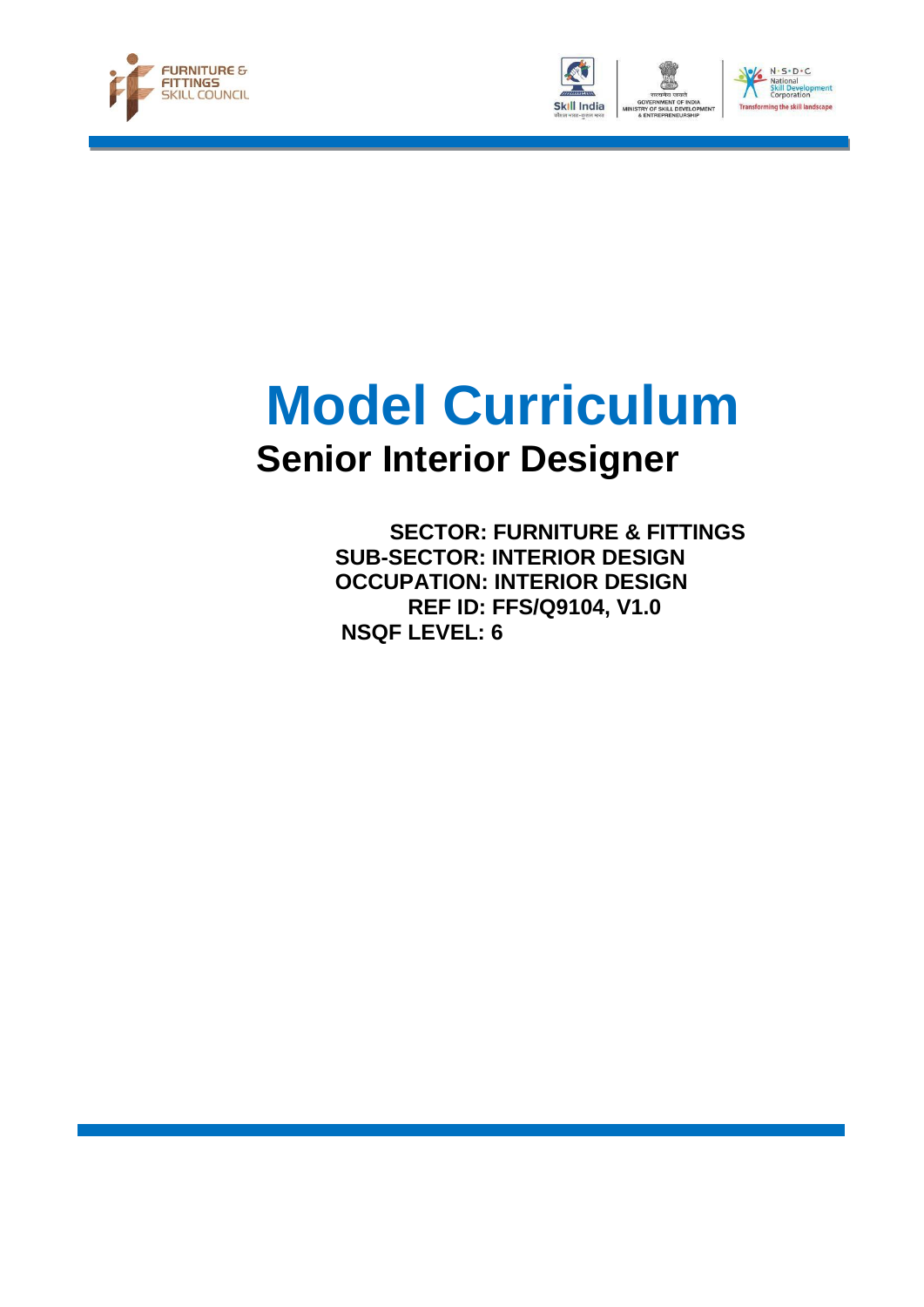





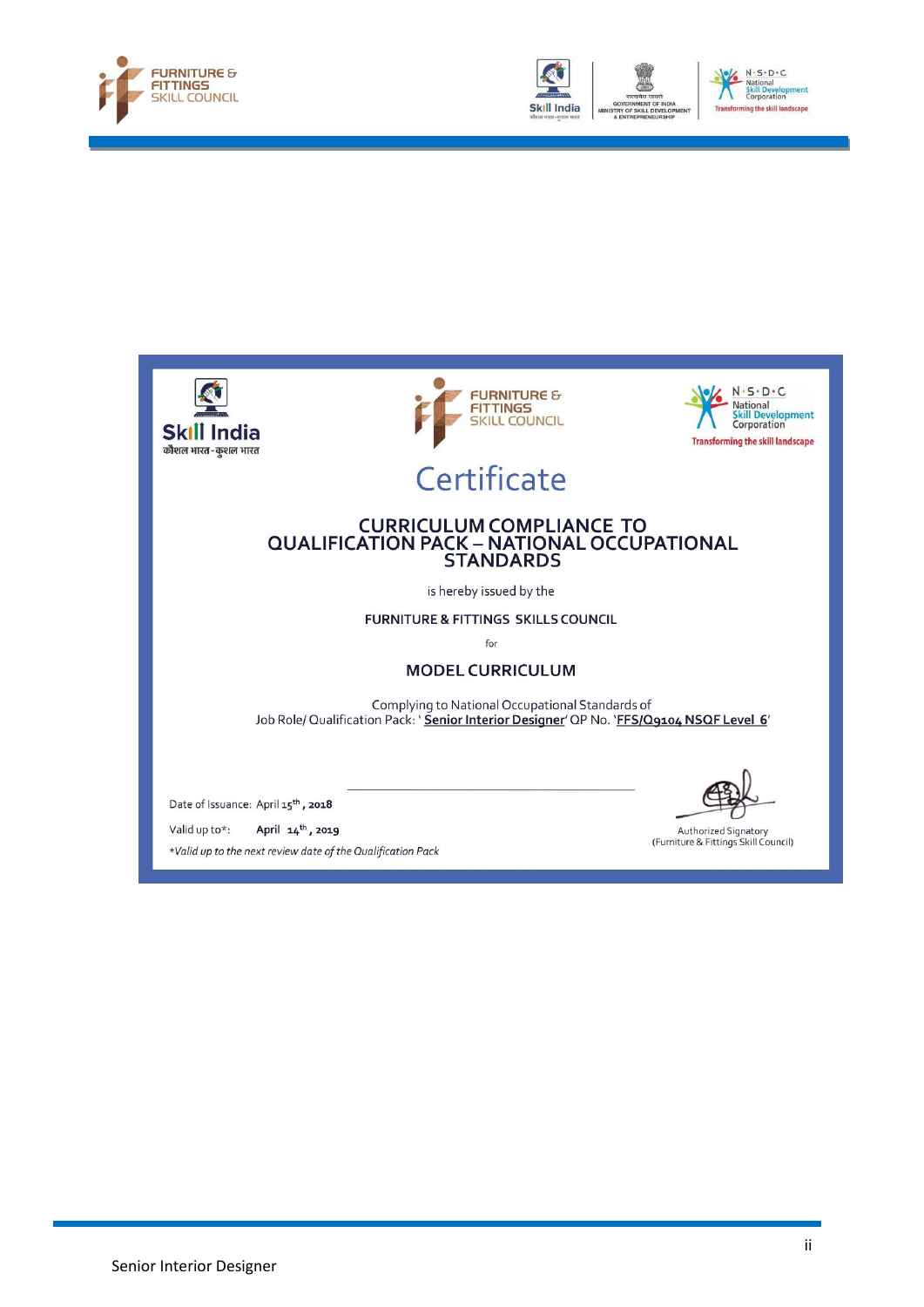



## **TABLE OF CONTENTS**

| 1. Curriculum                    |    |
|----------------------------------|----|
| <b>2. Trainer Prerequisites</b>  |    |
| 3. Annexure: Assessment Criteria | 08 |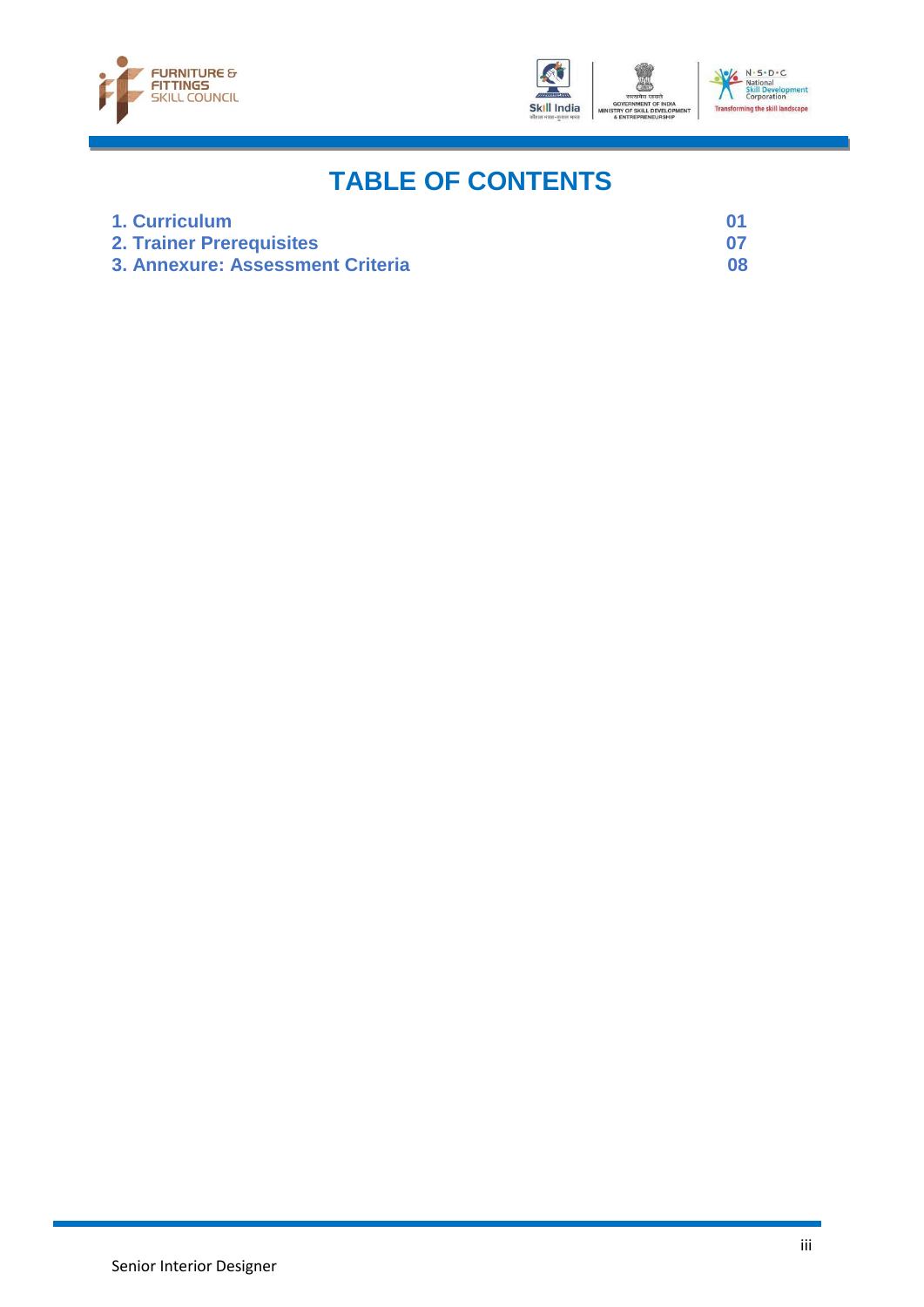



## <span id="page-3-0"></span>**Senior Interior Designer**

### **CURRICULUM / SYLLABUS**

This program is aimed at training candidates for the job of a "Senior Interior Designer", in the "Furniture & Fittings" Sector/Industry and aims at building the following key competencies amongst the learner.

| <b>Program Name</b>                                 | <b>Senior Interior Designer</b>                                                                                                                                                                                                   |                                                                                                                                                                                                                                                                                                                                                                                                                                                                                                                                                                                                                                                                                                                                                                                                |            |
|-----------------------------------------------------|-----------------------------------------------------------------------------------------------------------------------------------------------------------------------------------------------------------------------------------|------------------------------------------------------------------------------------------------------------------------------------------------------------------------------------------------------------------------------------------------------------------------------------------------------------------------------------------------------------------------------------------------------------------------------------------------------------------------------------------------------------------------------------------------------------------------------------------------------------------------------------------------------------------------------------------------------------------------------------------------------------------------------------------------|------------|
| <b>Qualification Pack</b><br>Name & Reference<br>ID | FFS/Q9104, v1.0                                                                                                                                                                                                                   |                                                                                                                                                                                                                                                                                                                                                                                                                                                                                                                                                                                                                                                                                                                                                                                                |            |
| <b>Version No.</b>                                  | 1.0                                                                                                                                                                                                                               | <b>Version Update Date</b>                                                                                                                                                                                                                                                                                                                                                                                                                                                                                                                                                                                                                                                                                                                                                                     | 02-02-2017 |
| <b>Pre-requisites to</b><br><b>Training</b>         | <b>Class XII</b><br>3+ years or relevant experience                                                                                                                                                                               |                                                                                                                                                                                                                                                                                                                                                                                                                                                                                                                                                                                                                                                                                                                                                                                                |            |
| <b>Training</b><br><b>Outcomes</b>                  | $\bullet$<br>$\bullet$<br>requirement of client and vendor.<br>$\bullet$<br>manage the team.<br>$\bullet$<br>business development activities<br>$\bullet$<br>safety relevant to carpentry occupation.<br>$\bullet$<br>regulations | After completing this programme, participants will be able to:<br>Gain knowledge about organization structure, responsibilities and<br>role of an Interior Designer: He/she will understand the organization,<br>its structure, hierarchy, role and responsibilities of an Interior Designer<br>Client and vendor management: He/she will assess the need and<br>Supervise the work and team: He/she will supervise the work and<br>Undertake business development activities: He/she will undertake<br>Maintain Health & Safety at client site/ workplace: Well versed with<br>health and safety measures in terms of personal safety and equipment<br>Carry out work effectively: Work effectively with stakeholders,<br>colleagues, customers etc. adhering to the organizational rules and |            |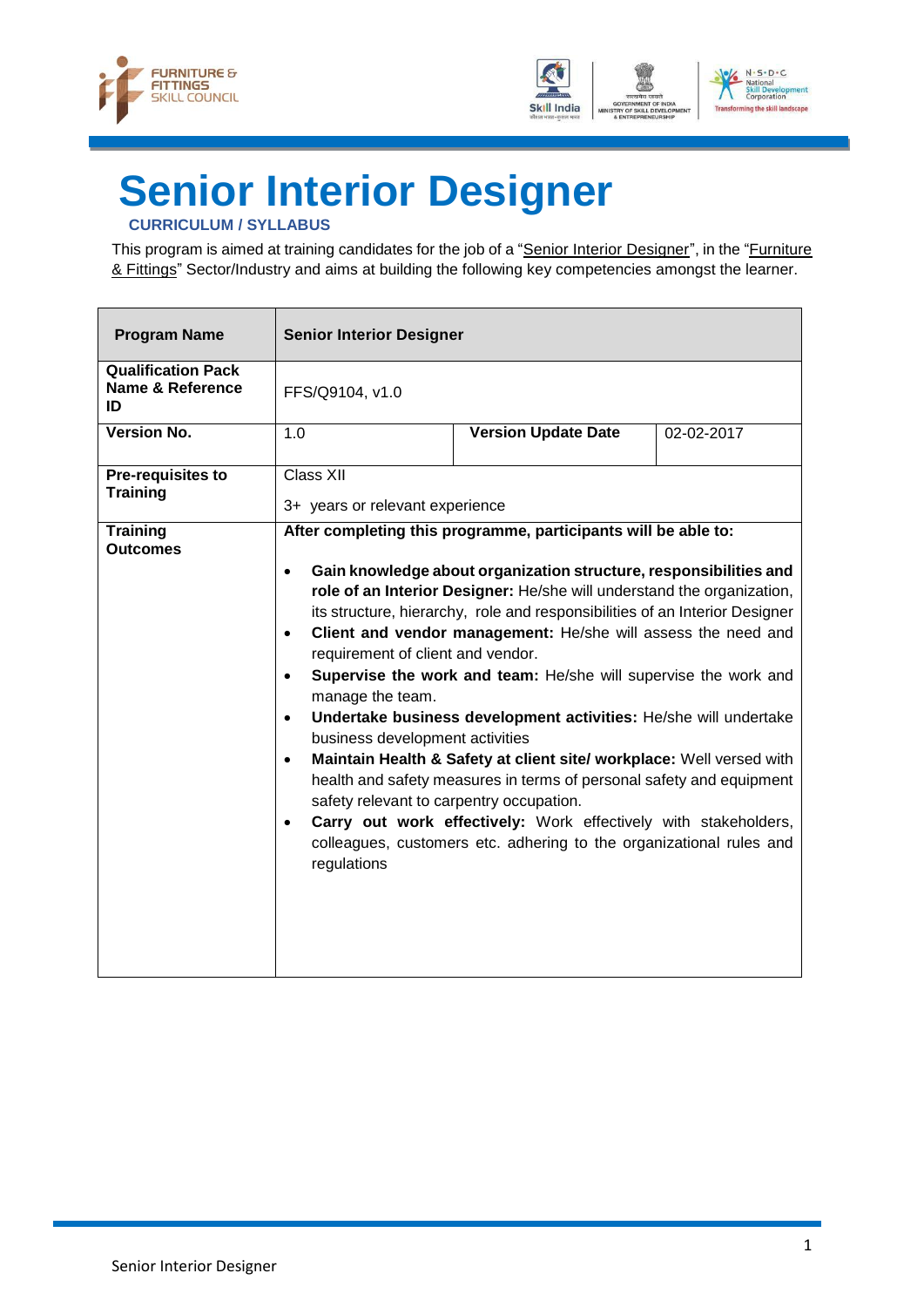



This course encompasses 5 out of 5 NOS (National Occupational Standards), of "Senior Interior Designer" Qualification Pack issued by "Furniture & Fittings Skill Council".

| $\overline{\text{Sr}}$<br><b>No</b> | <b>Module</b>                                                                                                                                                                                                                     | <b>Key Learning Outcomes</b>                                                                                                                                                                                                                                                                                                                                                                                                                                                                                                                                                                                                                                                                                                                     | <b>Equipment required</b>                                                                       |
|-------------------------------------|-----------------------------------------------------------------------------------------------------------------------------------------------------------------------------------------------------------------------------------|--------------------------------------------------------------------------------------------------------------------------------------------------------------------------------------------------------------------------------------------------------------------------------------------------------------------------------------------------------------------------------------------------------------------------------------------------------------------------------------------------------------------------------------------------------------------------------------------------------------------------------------------------------------------------------------------------------------------------------------------------|-------------------------------------------------------------------------------------------------|
| 1                                   | <b>Introduction</b><br><b>Theory Duration</b><br>(hh:mm)<br>08:00<br><b>Practical Duration</b><br>(hh:mm)<br>00:00<br><b>Corresponding</b><br><b>NOS Code</b><br><b>Bridge Module</b>                                             | Recognize the importance of general<br>$\bullet$<br>disciple in the class room (do's and don'ts)<br>Define the responsibilities of a Senior<br>Interior Designer and its job opportunities<br>Explain scope of furniture & fittings<br>$\bullet$<br>industry<br>List expectations and outcome from the<br>training<br>Impart basic skills of communication<br>$\bullet$                                                                                                                                                                                                                                                                                                                                                                          | <b>White Board</b><br>Marker<br>Computer<br><b>Presentation software</b><br>Projector<br>Charts |
| 2                                   | <b>Understanding the</b><br>organizational<br>context/company/<br>employer<br><b>Theory Duration</b><br>(hh:mm)<br>08:00<br><b>Practical Duration</b><br>(hh:mm)<br>00:00<br><b>Corresponding</b><br><b>NOS Code</b><br>FFS/N9109 | Identify and discuss codes, standards,<br>$\bullet$<br>policies, manuals, rules and regulation of<br>the organization<br>Identify the concerned persons in case of<br>$\bullet$<br>queries on procedures/products/<br>escalation/ any problem                                                                                                                                                                                                                                                                                                                                                                                                                                                                                                    | <b>White Board</b><br>Marker<br>Computer<br><b>Presentation software</b><br>Projector<br>Charts |
| 3                                   | <b>Maintain health</b><br>and safety at client<br>site/ workplace<br><b>Theory Duration</b><br>(hh:mm)<br>04:00<br><b>Practical Duration</b><br>(hh:mm)<br>04:00<br><b>Corresponding</b><br><b>NOS Code</b><br><b>FFS/N8804</b>   | Follow health and safety related<br>$\bullet$<br>instructions applicable to the work location<br>Carry out activities in line with approved<br>$\bullet$<br>guidelines and procedures<br>Follow relevant instructions relating to safe<br>and correct use of equipment<br>Follow relevant occupational safety<br>policies while handling sharp tools to make<br>and install furniture and fittings<br>Undertake basic safety checks before start<br>of work<br>Monitor the workplace and work processes<br>for potential risks and threats<br>Identity, report/seek clarification if any, for<br>any potential risks/ threats<br>Use safety equipment and personal<br>protection equipment as needed correctly<br>in accordance with work policy | <b>White Board</b><br>Marker<br>Computer<br><b>Presentation software</b><br>Projector<br>Charts |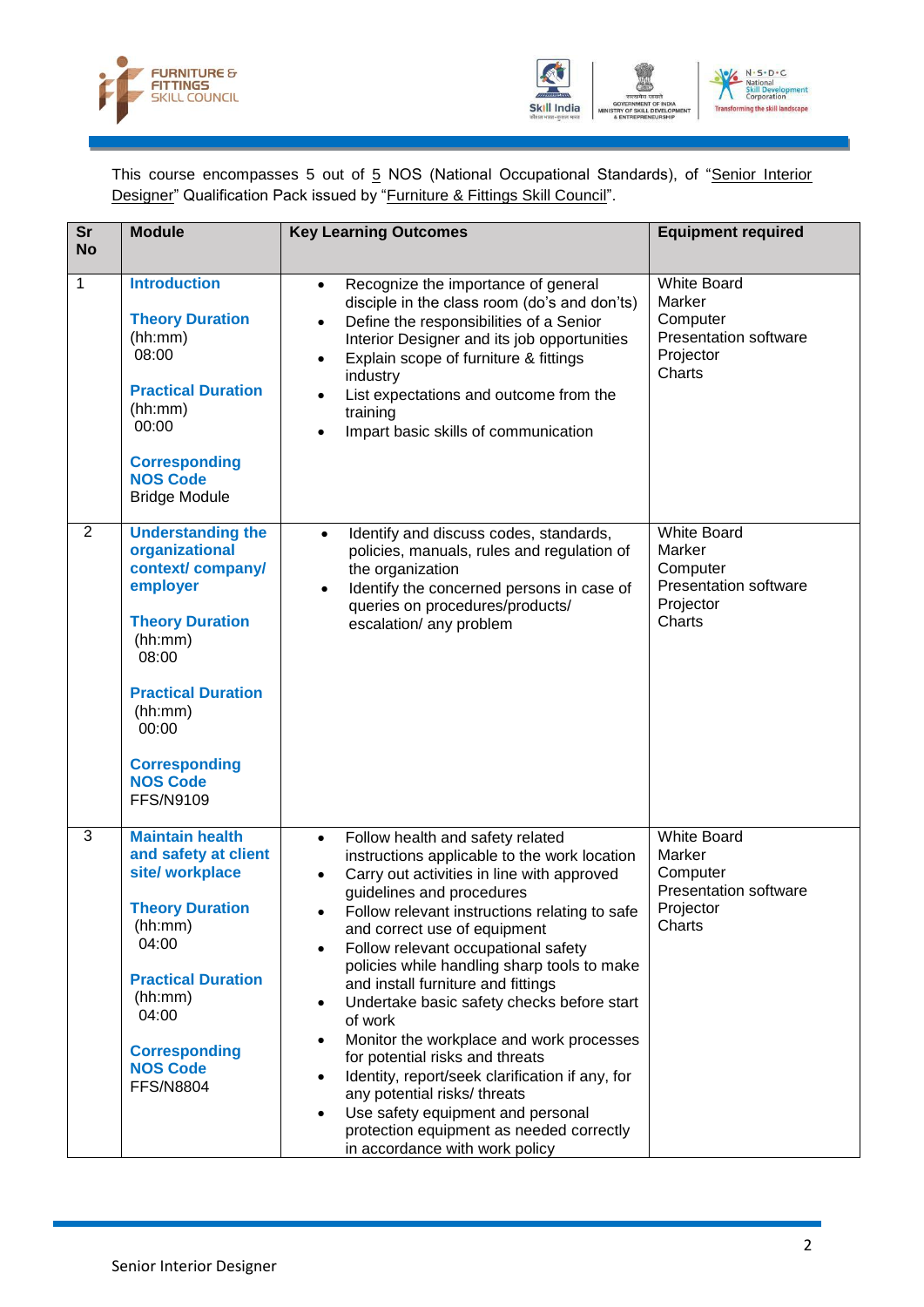



GOVERNMENT O<br>TRY OF SKILL DI<br>& ENTREPRENEI VELO



|   |                                                                                                                                                                                                  | Follow recommended material handling<br>$\bullet$<br>procedure to control damage and personal<br>injury<br>Apply good housekeeping practices at all<br>times to maintain clean and safe<br>workplace                                                                                                                                                                                                                                                                                                                                                                                                                                                                                                                                                                                                                                                 |                                                                                                                                               |
|---|--------------------------------------------------------------------------------------------------------------------------------------------------------------------------------------------------|------------------------------------------------------------------------------------------------------------------------------------------------------------------------------------------------------------------------------------------------------------------------------------------------------------------------------------------------------------------------------------------------------------------------------------------------------------------------------------------------------------------------------------------------------------------------------------------------------------------------------------------------------------------------------------------------------------------------------------------------------------------------------------------------------------------------------------------------------|-----------------------------------------------------------------------------------------------------------------------------------------------|
| 4 | <b>Dealing with</b><br>emergencies<br><b>Theory Duration</b><br>(hh:mm)<br>04:00<br><b>Practical Duration</b><br>(hh:mm)<br>04:00<br><b>Corresponding</b><br><b>NOS Code</b><br><b>FFS/N8804</b> | Ensure general health and safety<br>$\bullet$<br>equipment are available at work site<br>Follow appropriate procedures for dealing<br>$\bullet$<br>with accidents, fires and emergencies<br>Use emergency equipment in accordance<br>$\bullet$<br>with manufacturers' specifications and<br>workplace requirements                                                                                                                                                                                                                                                                                                                                                                                                                                                                                                                                   | White board<br>Marker<br>Computer<br>Presentation software<br>First aid equipment<br>Safety instruments and<br>clothing<br>Fire extinguishers |
| 5 | Work as a team<br><b>Theory Duration</b><br>(hh:mm)<br>04:00<br><b>Practical Duration</b><br>(hh:mm)<br>04:00<br><b>Corresponding</b><br><b>NOS Code</b><br><b>FFS/N8803</b>                     | Communicate with colleagues clearly and<br>$\bullet$<br>effectively within the team<br>Plan the work and schedule tasks with<br>$\bullet$<br>team colleagues<br>Display responsible and disciplined<br>$\bullet$<br>behaviour to the team and use polite<br>language and maintain office etiquettes<br>Ensure not to display any racial<br>$\bullet$<br>discrimination toward colleagues<br>Monitor the progress and help in<br>troubleshoot issues faced by team and<br>communicate clearly with colleagues and<br>discuss, resolve any<br>concerns/issues/conflict to avoid any<br>delays at work<br>Ensure adherence to all procedural<br>$\bullet$<br>requirements- compliance to regulations<br>and organization requirements and proper<br>record keeping<br>Seek assistance when needed and<br>complete the assigned tasks within<br>timeline | <b>White Board</b><br>Marker<br>Computer<br><b>Presentation software</b><br>Projector<br>Charts                                               |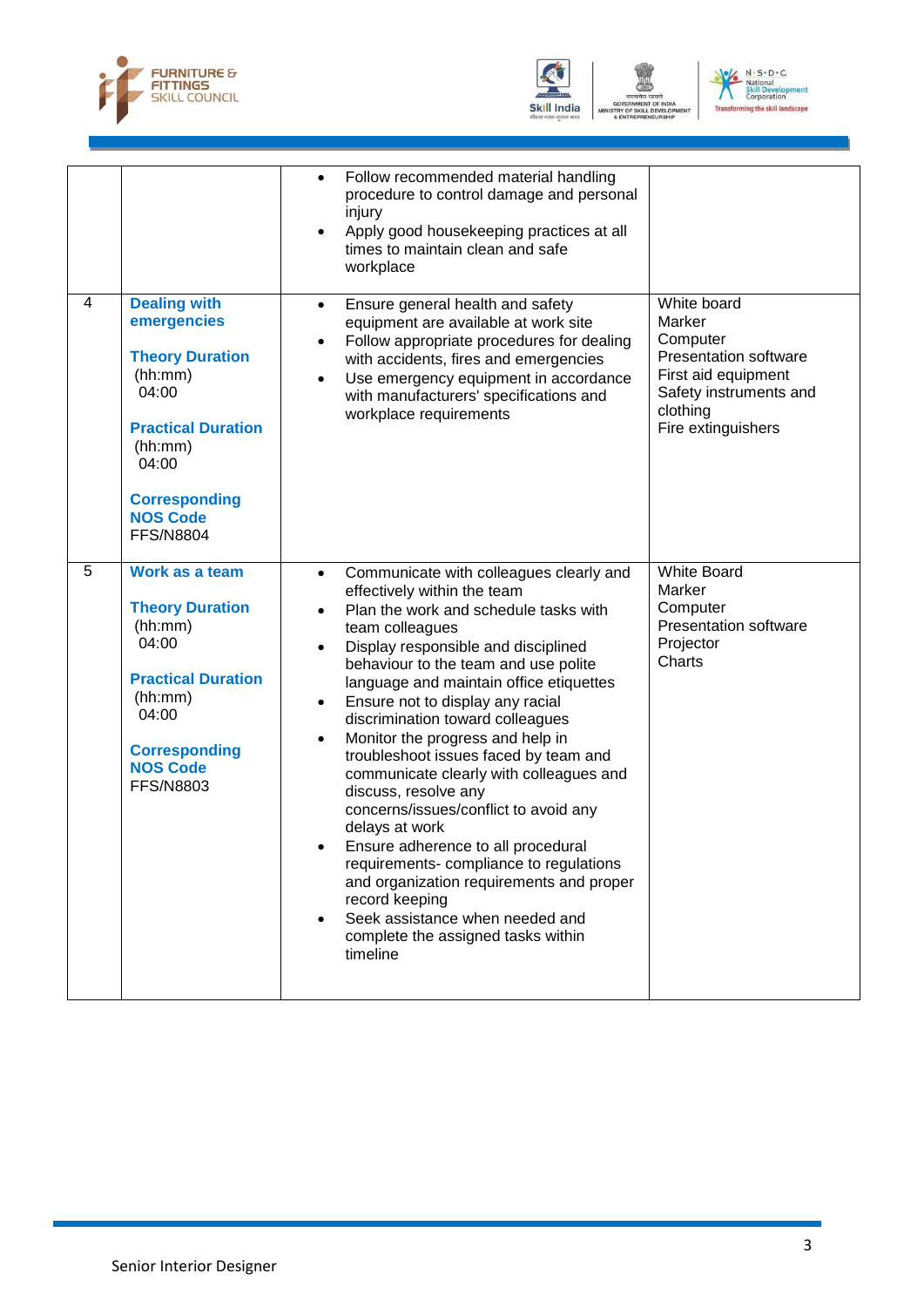



-<br>EVEL C



| 6              | <b>Interact with</b><br>seniors/ superiors<br><b>Theory Duration</b><br>(hh:mm)<br>04:00<br><b>Practical Duration</b><br>(hh:mm)<br>04:00<br><b>Corresponding</b><br><b>NOS Code</b><br><b>FFS/N8803</b> | Communicate with leaders on work output<br>$\bullet$<br>requirements for providing optimum<br>solution to the client<br>Connect and discuss about process flow<br>improvements, quality of output, product<br>defects encountered from previous<br>process, repairs and maintenance of tools<br>and machinery and find solutions on<br>issues<br>Mitigate any areas of concern that may<br>$\bullet$<br>arise during the course of work by<br>discussing with seniors including any<br>potential hazards, process disruptions by<br>machine/equipment failure<br>Interact and provide regular updates and<br>$\bullet$<br>incorporate feedback/suggestions<br>Report in time about any delays or<br>$\bullet$<br>shortages<br>Receive and incorporate feedback on work<br>$\bullet$<br>standards to further improvise<br>Discuss and review the completed work<br>$\bullet$<br>with the senior for final submission and<br>approval from client                                                                                                                                                                                           | <b>White Board</b><br>Marker<br>Computer<br><b>Presentation software</b><br>Projector<br>Charts              |
|----------------|----------------------------------------------------------------------------------------------------------------------------------------------------------------------------------------------------------|-------------------------------------------------------------------------------------------------------------------------------------------------------------------------------------------------------------------------------------------------------------------------------------------------------------------------------------------------------------------------------------------------------------------------------------------------------------------------------------------------------------------------------------------------------------------------------------------------------------------------------------------------------------------------------------------------------------------------------------------------------------------------------------------------------------------------------------------------------------------------------------------------------------------------------------------------------------------------------------------------------------------------------------------------------------------------------------------------------------------------------------------|--------------------------------------------------------------------------------------------------------------|
| $\overline{7}$ | <b>Work monitoring</b><br>and coordination<br><b>Theory Duration</b><br>(hh:mm)<br>32:00<br><b>Practical Duration</b><br>(hh:mm)<br>80:00<br><b>Corresponding</b><br><b>NOS Code</b><br><b>FFS/N9109</b> | Devise a work monitoring plan for the<br>$\bullet$<br>projects through group meetings or<br>conference calls on<br>weekly/monthly/quarterly basis to<br>understand the progress of the teams<br>Set the deliverables with cost and<br>$\bullet$<br>schedule to be maintained and monitor the<br>work plan<br>Monitor the internal process and<br>$\bullet$<br>procedures for smooth working and<br>coordination<br>Coordinate and connect with the vendors,<br>$\bullet$<br>client, approving authorities incase of any<br>clarification or conflicts, to resolve issues<br>which may arise and intervention is<br>needed<br>Build relationships and maintain<br>mechanism for effective communication<br>among team to avoid delays and provide<br>optimum solution to the client<br>Supervise work distribution among team to<br>ensure the team is not over/under staffed<br>for the required amount of work and there<br>is timely completion of task<br>Assess the understanding of the team<br>members towards customer requirements<br>and communicate the terms of reference<br>and regulations to be followed with the<br>client | <b>White Board</b><br>Marker<br>Computer<br><b>Office Suite</b><br><b>Presentation software</b><br>Projector |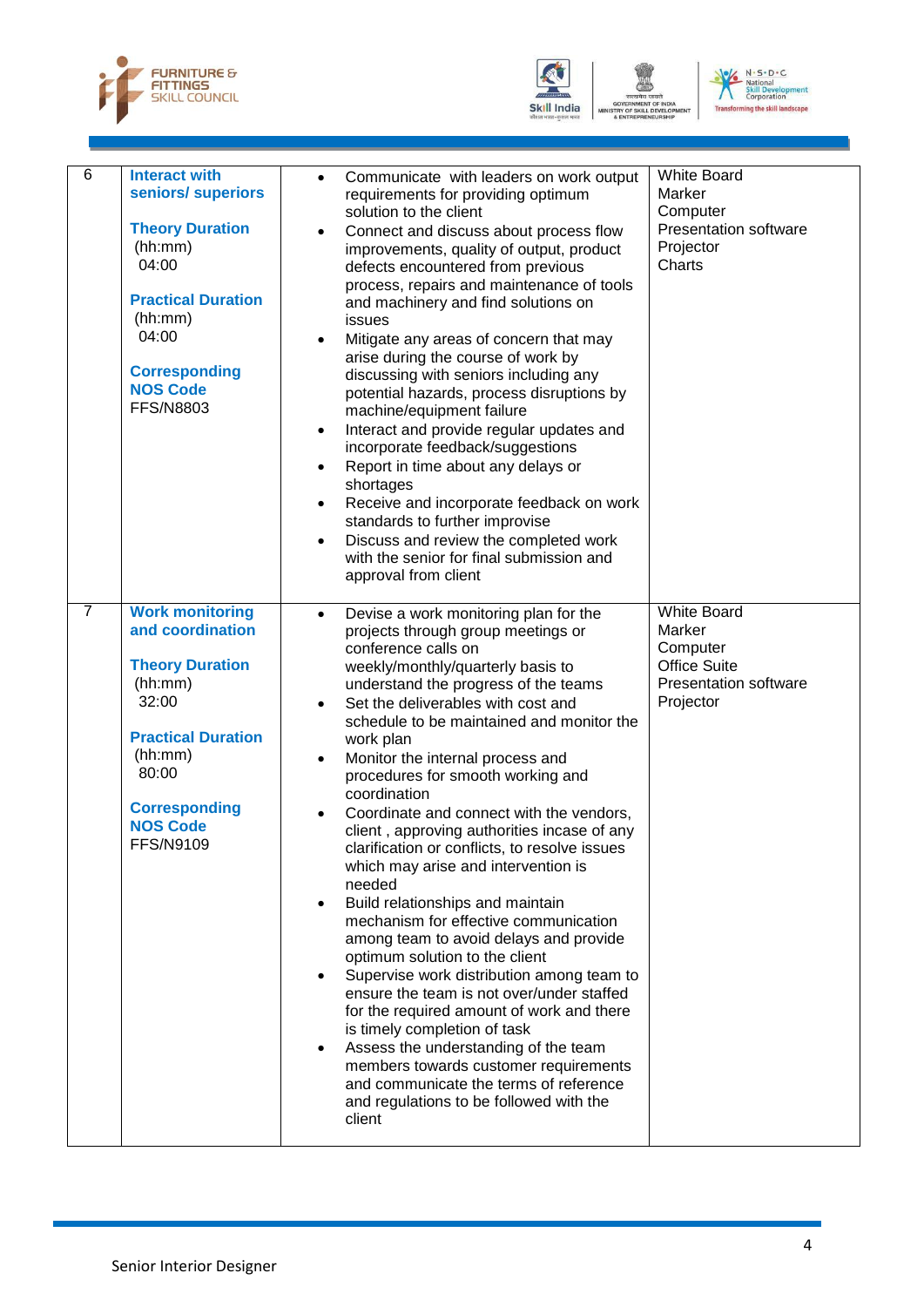



VELO



| $\overline{8}$ | <b>Reporting and</b><br>keeping a track of<br>timeline and<br>deliverables<br><b>Theory Duration</b><br>(hh:mm)<br>32:00<br><b>Practical Duration</b><br>(hh:mm)<br>120:00<br><b>Corresponding</b><br><b>NOS Code</b><br><b>FFS/N9109</b>          | Explain the targets and the work<br>$\bullet$<br>requirement and related reporting structure<br>among team and outside<br>Supervise adherence to all procedural<br>requirements-compliance to regulations<br>and organization requirements with proper<br>record keeping<br>Maintain a system of reporting in time<br>$\bullet$<br>about any delays or shortages<br>Monitor to ensure feedback received<br>internally / externally on work standards is<br>incorporated to further improvise                                                                                                                                                                                                                                                                | <b>White Board</b><br>Marker<br>Computer<br><b>Presentation software</b><br>Projector<br>Charts<br>Design software<br><b>Drafting Table</b><br><b>Drafting Instruments</b>                                           |
|----------------|----------------------------------------------------------------------------------------------------------------------------------------------------------------------------------------------------------------------------------------------------|-------------------------------------------------------------------------------------------------------------------------------------------------------------------------------------------------------------------------------------------------------------------------------------------------------------------------------------------------------------------------------------------------------------------------------------------------------------------------------------------------------------------------------------------------------------------------------------------------------------------------------------------------------------------------------------------------------------------------------------------------------------|----------------------------------------------------------------------------------------------------------------------------------------------------------------------------------------------------------------------|
| 9              | <b>Grievance</b><br>redressal, training<br>of team and<br>performance<br>management<br><b>Theory Duration</b><br>(hh:mm)<br>32:00<br><b>Practical Duration</b><br>(hh:mm)<br>120:00<br><b>Corresponding</b><br><b>NOS Code</b><br><b>FFS/N9109</b> | Maintain effective grievance redressal<br>$\bullet$<br>mechanism to avoid any delay in project<br>due to conflict among team or outside<br>Monitor the progress and troubleshoot<br>$\bullet$<br>issues faced by team and also resolve<br>conflicts to ensure smooth workflow<br>Check on the latest updates in interior<br>٠<br>designing domain for capacity building of<br>team members and provide trainings<br>Maintain a performance management<br>system to recommend for reward or<br>punishment to maintain discipline in team                                                                                                                                                                                                                     | <b>White Board</b><br>Marker<br>Computer<br><b>Presentation software</b><br>Projector<br>Charts                                                                                                                      |
| 10             | <b>Client Relationship</b><br><b>Theory Duration</b><br>(hh:mm)<br>40:00<br><b>Practical Duration</b><br>(hh:mm)<br>120:00<br><b>Corresponding</b><br><b>NOS Code</b><br><b>FFS/N9110</b>                                                          | Monitor and maintain client database with<br>$\bullet$<br>clear information of running projects as<br>well as old project for future references<br>Maintain good rapport with current clients<br>and maintain relationships with the old<br>clients as well by interacting periodically<br>Discuss with client to ensure their<br>understanding of project scope and<br>limitations to avoid false hope and<br>expectation from the project.<br>Provide timely updates to client to ensure<br>$\bullet$<br>participation of client in project to maintain<br>his interest and enthusiasm for project and<br>adopt feedback, if any<br>Communicate politely and be courteous<br>$\bullet$<br>with the clients to maintain relation<br>throughout the project | <b>White Board</b><br>Marker<br>Computer<br><b>Presentation software</b><br>Projector<br>Charts<br><b>Drafting Table</b><br><b>Drafting Instruments</b><br>Survey instruments<br>Measuring instruments<br><b>GPS</b> |
| 11             | <b>Vendor</b><br><b>Management</b><br><b>Theory Duration</b>                                                                                                                                                                                       | Develop good network with vendors and<br>$\bullet$<br>other stakeholders in the market<br>Monitor and maintain database of vendors<br>in the market                                                                                                                                                                                                                                                                                                                                                                                                                                                                                                                                                                                                         | <b>White Board</b><br>Marker<br>Computer<br><b>Presentation software</b>                                                                                                                                             |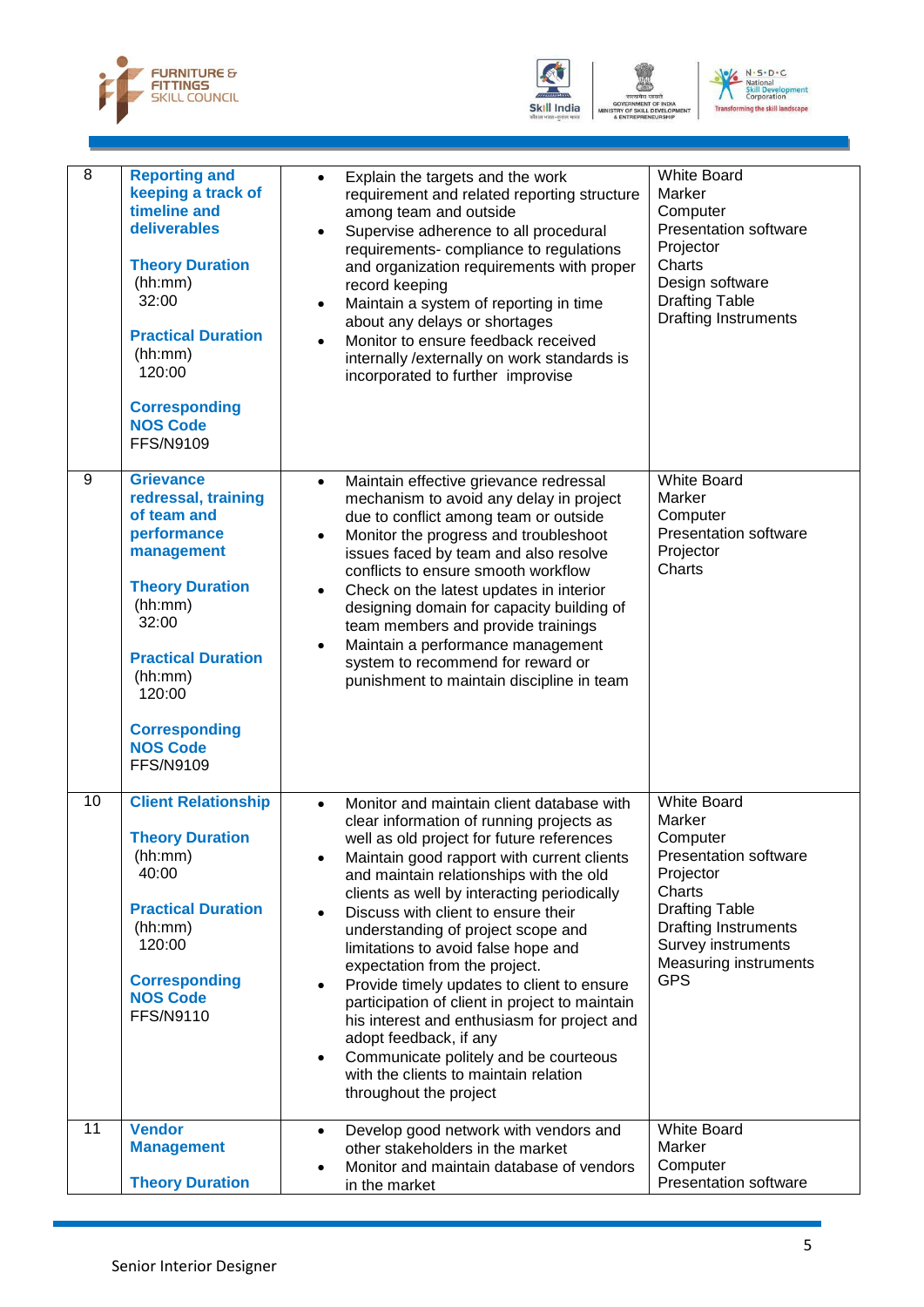





|    | (hh:mm)<br>40:00<br><b>Practical Duration</b><br>(hh:mm)<br>120:00<br><b>Corresponding</b><br><b>NOS Code</b><br>FFS/N9110                                                                                                             | Projector<br>Build good relationship with vendors to<br>$\bullet$<br>Charts<br>avoid delays<br><b>Drafting Table</b><br>Review criteria's set for performance<br>$\bullet$<br><b>Drafting Instruments</b><br>evaluation of vendors at regular intervals<br>Survey instruments<br>to help in deciding vendors in future<br><b>Measuring instruments</b><br>Review documentation including contract<br>٠<br><b>GPS</b><br>with vendors for goods and services to<br>ensure proper records                                                                                                                                                                                                                                                                                                                                                                                                                                                                                                                                                                                                                                                                                                                                                                                                                                                                                                                                                                                          |
|----|----------------------------------------------------------------------------------------------------------------------------------------------------------------------------------------------------------------------------------------|----------------------------------------------------------------------------------------------------------------------------------------------------------------------------------------------------------------------------------------------------------------------------------------------------------------------------------------------------------------------------------------------------------------------------------------------------------------------------------------------------------------------------------------------------------------------------------------------------------------------------------------------------------------------------------------------------------------------------------------------------------------------------------------------------------------------------------------------------------------------------------------------------------------------------------------------------------------------------------------------------------------------------------------------------------------------------------------------------------------------------------------------------------------------------------------------------------------------------------------------------------------------------------------------------------------------------------------------------------------------------------------------------------------------------------------------------------------------------------|
| 12 | <b>Undertake</b><br><b>business</b><br>development<br><b>activities</b><br><b>Theory Duration</b><br>(hh:mm)<br>56:00<br><b>Practical Duration</b><br>(hh:mm)<br>120:00<br><b>Corresponding</b><br><b>NOS Code</b><br><b>FFS/N9112</b> | <b>White Board</b><br>Conduct market survey and analyze<br>$\bullet$<br>market demand based on market trend,<br>Marker<br>Computer<br>existing competition, current requirement,<br><b>Presentation software</b><br>market status, customer preferences,<br>Projector<br>upcoming trends, government policies etc.<br>Charts<br>Identify new opportunities in the market<br>with the help of experts in field, contacts<br>and other mediums and gain knowledge<br>Identify potential target market, target<br>customers and maintain customer<br>database and build rapport/connects with<br>prospective clients through meetings,<br>discussions<br>Evaluate and decide on positioning of<br>$\bullet$<br>product/services in view of potential<br>buyers and set a pricing strategy for the<br>service based on the value delivered and<br>modify pricing as and when required<br>Discuss new opportunities with team and<br>٠<br>plan team engagement on the new project<br>Identify possible sources of finance/loan<br>$\bullet$<br>and collect information related to various<br>subsidies/funds/ schemes offered by the<br>government, authorized state units and<br>other financial institutions<br>Conduct risk assessment and identify<br>opportunities for scaling up the business<br>Track and maintain records, and monitor<br>them on a regular basis<br>Develop and execute promotional<br>strategies for the business based on the<br>budget and target segment |
|    | <b>Total Duration</b>                                                                                                                                                                                                                  | Unique Equipment Required for the QP:                                                                                                                                                                                                                                                                                                                                                                                                                                                                                                                                                                                                                                                                                                                                                                                                                                                                                                                                                                                                                                                                                                                                                                                                                                                                                                                                                                                                                                            |
|    | <b>Theory Duration:</b><br>264:00                                                                                                                                                                                                      | Design Software, Drafting instruments and Table, Workshop tools, Survey tools<br>Tools: Foot rule, callipers, right angle device, measuring instrument, Drilling<br>Machine, Colour Pencils, Carpentry tools, Safety equipment                                                                                                                                                                                                                                                                                                                                                                                                                                                                                                                                                                                                                                                                                                                                                                                                                                                                                                                                                                                                                                                                                                                                                                                                                                                   |
|    | <b>Practical Duration:</b><br>696:00                                                                                                                                                                                                   | White Board, Marker Pens, Computer                                                                                                                                                                                                                                                                                                                                                                                                                                                                                                                                                                                                                                                                                                                                                                                                                                                                                                                                                                                                                                                                                                                                                                                                                                                                                                                                                                                                                                               |

Grand Total Course Duration: **960 Hours, 0 minutes**

*(This syllabus/curriculum has been approved by Furniture & Fittings Skill Council)*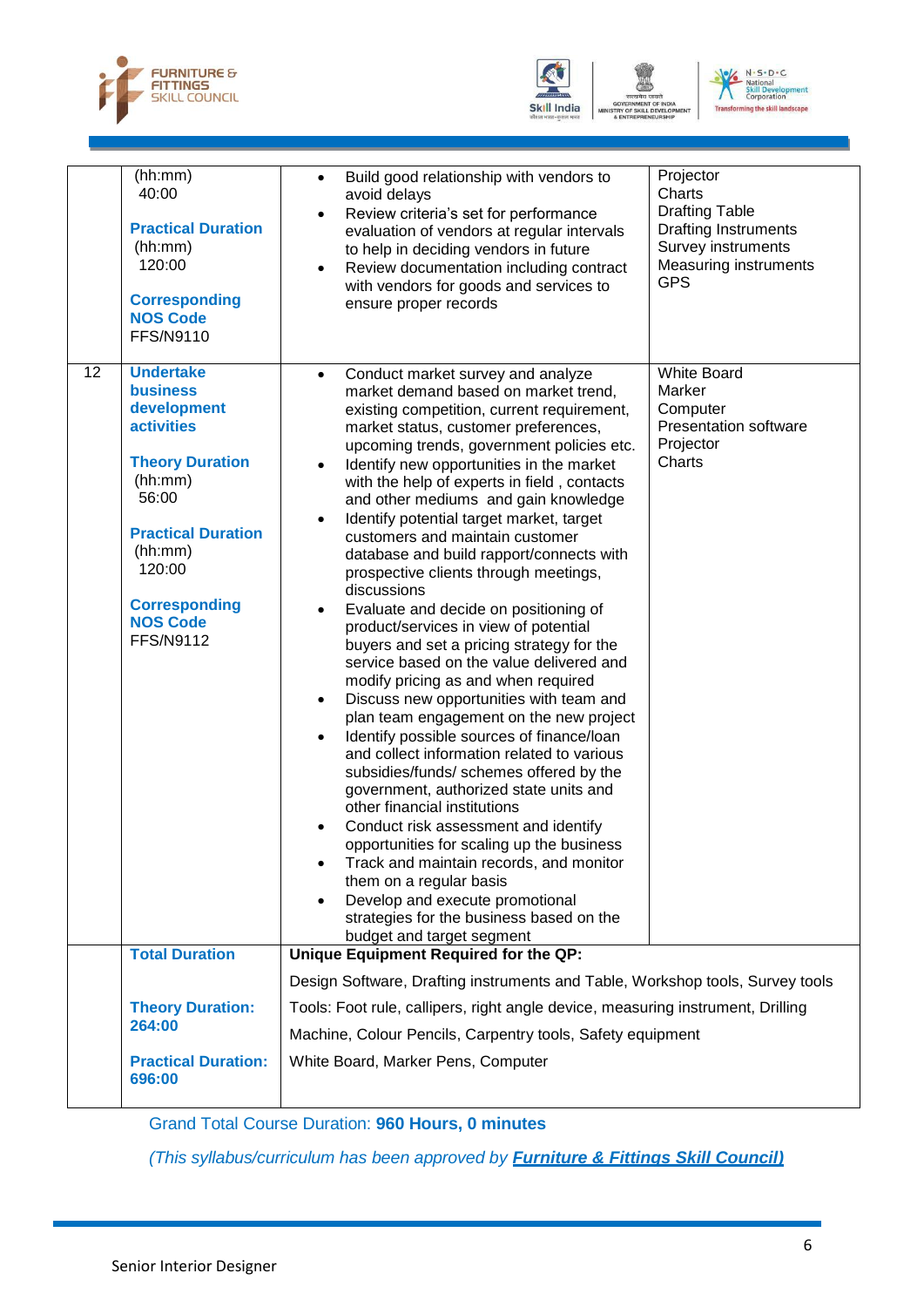



## <span id="page-9-0"></span>**Trainer Prerequisites for Job role: "Senior Interior Designer" mapped to Qualification Pack: "FFS/Q9104"**

| Sr.<br>No. | Area                                                          | <b>Details</b>                                                                                                                                                                                                                                                                               |
|------------|---------------------------------------------------------------|----------------------------------------------------------------------------------------------------------------------------------------------------------------------------------------------------------------------------------------------------------------------------------------------|
| 1          | <b>Description</b>                                            | To deliver accredited training service, mapping to the curriculum detailed<br>above, in accordance with the Qualification Pack "FFS/Q9104".                                                                                                                                                  |
| 2          | Personal<br><b>Attributes</b>                                 | Should have good communication skills<br>Should be good in spoken and written English language<br>Should have a pleasing personality and a desire to help students learn<br>Should be Computer and Digital media savvy<br>Should be willing to learn new technology and latest market trends |
| 3          | <b>Minimum</b><br><b>Educational</b><br><b>Qualifications</b> | Diploma in Interior Design with 5 years' experience<br><b>Or</b><br>Degree in Interior Design with 5 years' experience<br>Or<br>Bachelor in Architecture with 3 year experience in Interior Design                                                                                           |
| 4a         | Domain<br><b>Certification</b>                                | Certified for Job Role: "Senior Interior Designer" mapped to QP: "FFS/Q9104".<br>Minimum accepted score 80% as per the FFSC guideline.                                                                                                                                                       |
| 4b         | <b>Platform</b><br><b>Certification</b>                       | Recommended that the Trainer is certified for the Job Role: "Trainer", mapped<br>to the Qualification Pack: "MEP/Q0102". Minimum accepted score as per<br>respective FFSC guideline is 80%.                                                                                                  |
| 5          | <b>Experience</b>                                             | Minimum three years of experience in Interior Design                                                                                                                                                                                                                                         |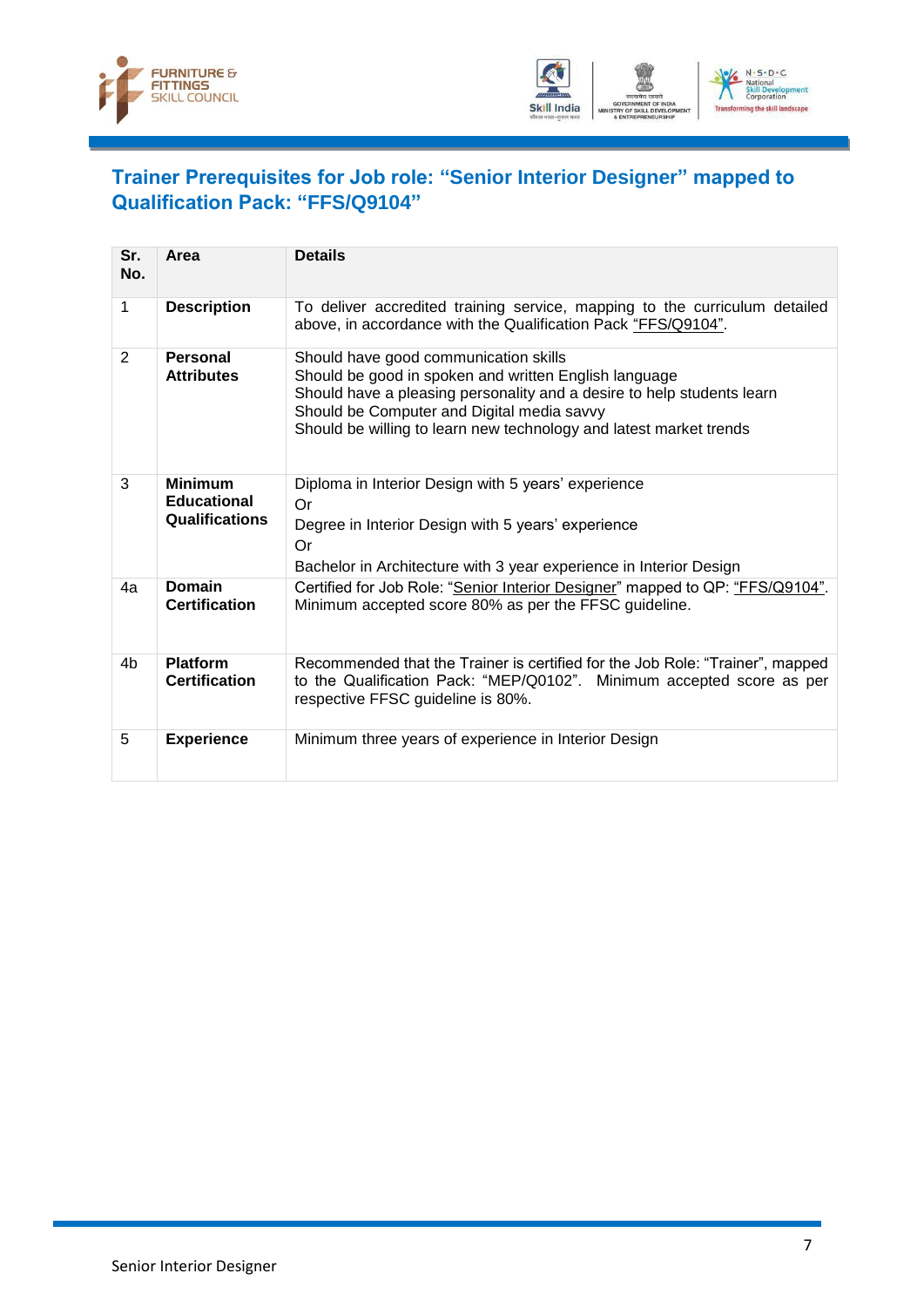



## ional<br><mark>| Developi</mark><br>poration a the skill landscape

#### <span id="page-10-0"></span>**Annexure: Assessment Criteria**

| <b>Job Role</b>             | Se |
|-----------------------------|----|
| <b>Qualification Pack</b>   | ЕF |
| <b>Sector Skill Council</b> | Fu |

**Prior Interior Designer**  $\cdot$ S/Q9104, v1.0 **Inditure & Fittings Skill Council** 

### **Guidelines for Assessment**

1. Criteria for assessment for each Qualification Pack will be created by the Sector Skill Council. Each Performance Criteria (PC) will be assigned marks proportional to its importance in NOS. SSC will also lay down proportion of marks for Theory and Skills Practical for each PC.

2. The assessment for the theory part will be based on knowledge bank of questions created by the SSC.

3. Assessment will be conducted for all compulsory NOS, and where applicable, on the selected elective/option NOS/set of NOS.

4. Individual assessment agencies will create unique question papers for theory part for each candidate at each examination/training center (as per assessment criteria below).

5.Individual assessment agencies will create unique evaluations for skill practical for every student at each examination/training center based on this criteria

6.To pass the Qualification Pack, every trainee should score a minimum of 70% in aggregate

7. In case of unsuccessful completion, the trainee may seek reassessment on the Qualification Pack.

|                         | <b>Compulsory NOS</b>                   |                              |           | <b>Marks Allocation</b> |                                   |
|-------------------------|-----------------------------------------|------------------------------|-----------|-------------------------|-----------------------------------|
| <b>Total Marks: 500</b> |                                         |                              |           |                         |                                   |
| Assessment              | <b>Assessment criteria for outcomes</b> |                              |           |                         |                                   |
| outcomes                |                                         |                              |           |                         |                                   |
|                         |                                         | <b>Total</b><br><b>Marks</b> | Out<br>Of | <b>Theory</b>           | <b>Skills</b><br><b>Practical</b> |
| 1 FFS/N9109             | PC1. devise a work monitoring plan for  |                              | 8         | $\overline{2}$          | 6                                 |
| (Supervision of         |                                         |                              |           |                         |                                   |
| work and team           | the projects through group              |                              |           |                         |                                   |
| management)             | meetings or conference calls on         |                              |           |                         |                                   |
|                         | weekly/monthly/quarterly basis to       |                              |           |                         |                                   |
|                         | understand the progress of the          |                              |           |                         |                                   |
|                         | teams                                   |                              |           |                         |                                   |
|                         |                                         |                              |           |                         |                                   |
|                         | PC2. set the deliverables with cost and |                              | 8         | 1                       | $\overline{7}$                    |
|                         | schedule to be maintained and           |                              |           |                         |                                   |
|                         | monitor the work plan                   |                              |           |                         |                                   |
|                         | PC3. monitor the internal process and   |                              | 5         |                         | 5                                 |
|                         | procedures for smooth working           |                              |           |                         |                                   |
|                         | and coordination                        |                              |           |                         |                                   |
|                         |                                         |                              |           |                         |                                   |
|                         | PC4. coordinate and connect with the    |                              | 5         | $\mathbf{1}$            | 4                                 |
|                         | vendors, client, approving              |                              |           |                         |                                   |
|                         | authorities etc incase of any           |                              |           |                         |                                   |
|                         | clarification or conflicts, to resolve  |                              |           |                         |                                   |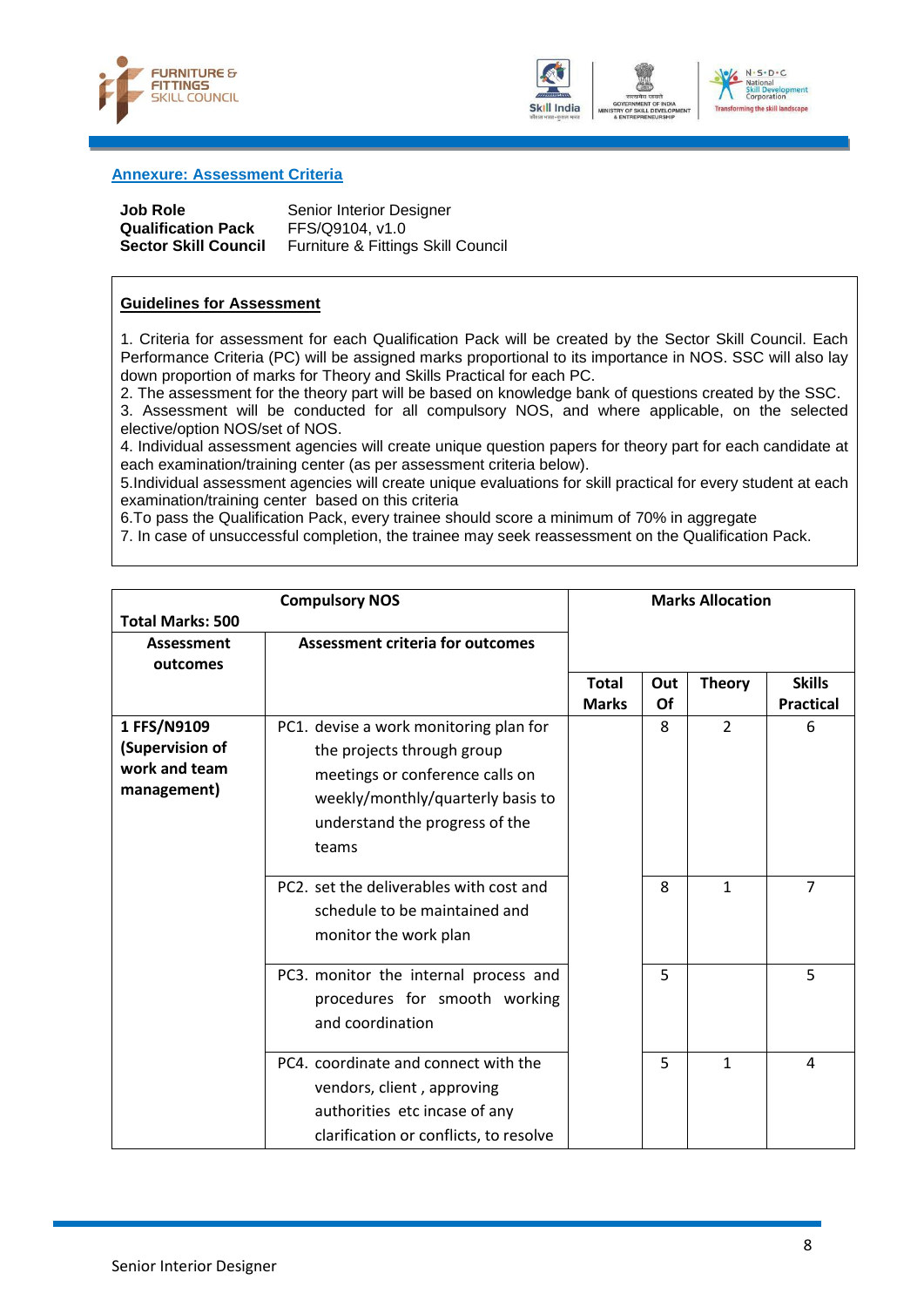



GOVERNMENT O<br>TRY OF SKILL DI<br>& ENTREPRENEI VELO



| issues which may arise and              |                |                |   |
|-----------------------------------------|----------------|----------------|---|
| intervention is needed                  |                |                |   |
|                                         |                |                |   |
| PC5. build relationships and maintain   | $\overline{7}$ | $\mathbf{1}$   | 6 |
| mechanism for effective                 |                |                |   |
| communication among team to             |                |                |   |
| avoid delays and provide optimum        |                |                |   |
| solution to the client                  |                |                |   |
| PC6. supervise work distribution among  | $\overline{7}$ | $\mathbf{1}$   | 6 |
| team to ensure the team is not          |                |                |   |
| over/under staffed for the              |                |                |   |
| required amount of work and             |                |                |   |
| there is timely completion of task      |                |                |   |
|                                         |                |                |   |
| PC7. assess the understanding of the    | 6              | $\mathbf{1}$   | 5 |
| team members towards customer           |                |                |   |
| requirements and communicate            |                |                |   |
| the terms of reference and              |                |                |   |
| regulations to be followed with the     |                |                |   |
| client                                  |                |                |   |
|                                         |                |                |   |
| PC8. explain the targets and the work   | 6              | $\mathbf{1}$   | 5 |
| requirement and related reporting       |                |                |   |
| structure among team, client            |                |                |   |
| PC9. supervise adherence to all         | $\overline{7}$ | 3              | 4 |
| procedural requirements-                |                |                |   |
| compliance to regulations and           |                |                |   |
| organization requirements with          |                |                |   |
| proper record keeping                   |                |                |   |
|                                         |                |                |   |
| PC10. maintain a system of reporting in | 7              | $\mathbf{1}$   | 6 |
| time about any delays or shortages      |                |                |   |
|                                         |                |                |   |
| PC11. monitor to ensure feedback        | 6              | $\mathbf{1}$   | 5 |
| received internally / externally on     |                |                |   |
| work standards is incorporated to       |                |                |   |
| further improvise                       |                |                |   |
|                                         |                |                |   |
| PC12. maintain effective grievance      | $\overline{7}$ | $\overline{2}$ | 5 |
| redressal mechanism to avoid any        |                |                |   |
|                                         |                |                |   |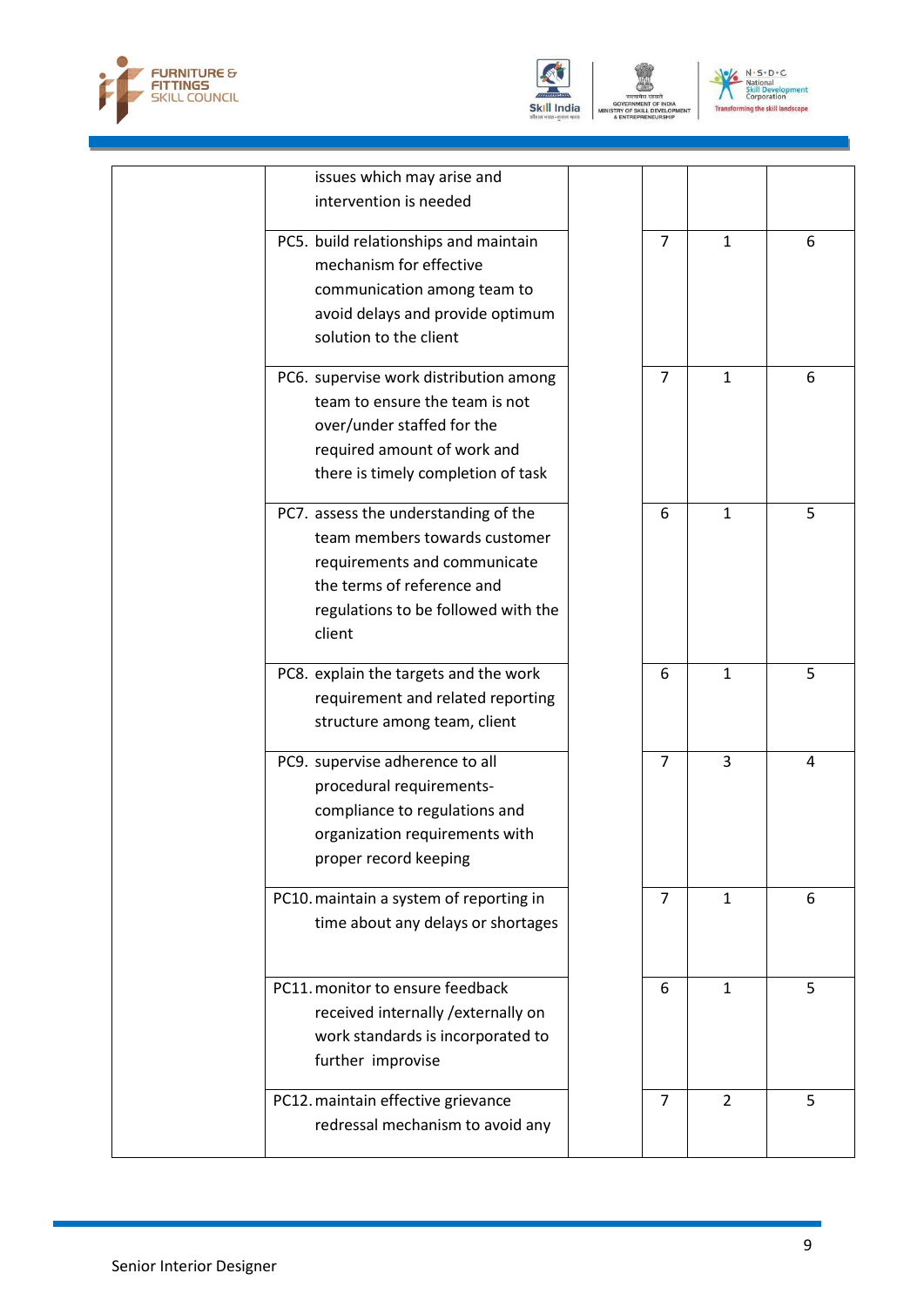





| delay in project due to conflict                                        |                |
|-------------------------------------------------------------------------|----------------|
| among team or outside                                                   |                |
|                                                                         |                |
| PC13. monitor the progress and<br>7<br>$\mathbf{1}$                     | 6              |
| troubleshoot issues faced by team                                       |                |
| and also resolve conflicts to ensure                                    |                |
| smooth workflow                                                         |                |
|                                                                         |                |
| 3<br>PC14. check on the latest updates in<br>$\overline{7}$             | $\overline{4}$ |
| interior designing domain for                                           |                |
| capacity building of team members                                       |                |
| and provide trainings                                                   |                |
|                                                                         |                |
| PC15. maintain a performance<br>$\mathbf{1}$<br>7                       | 6              |
| management system to                                                    |                |
| recommend for reward or                                                 |                |
| punishment to maintain discipline                                       |                |
| in team                                                                 |                |
| <b>Total</b><br>100<br>20                                               | 80             |
| monitor and maintain client<br>2 FFS/N9110<br>PC1.<br>11<br>4           | 6              |
| (Manage client<br>database with clear information                       |                |
| and vendor)<br>of running projects as well as old                       |                |
| project for future references                                           |                |
|                                                                         |                |
| PC <sub>2</sub> .<br>maintain good rapport with<br>10<br>$\mathbf{1}$   | 8              |
|                                                                         |                |
| current clients and maintain                                            |                |
| relationships with the old clients                                      |                |
| as well by interacting periodically                                     |                |
|                                                                         |                |
| PC3.<br>discuss with client to ensure their<br>$11\,$<br>$\overline{2}$ | 9              |
| understanding of project scope<br>and limitations to avoid false        |                |
|                                                                         |                |
| hope and expectation from the                                           |                |
| project. Also, interact with client                                     |                |
| as and when needed to provide                                           |                |
| further clarifications or resolve                                       |                |
| conflicts if any, which may arise                                       |                |
| during the engagement                                                   |                |
| provide timely updates to client<br>$\overline{2}$<br>PC4.<br>11        | 9              |
| to ensure participation of client in                                    |                |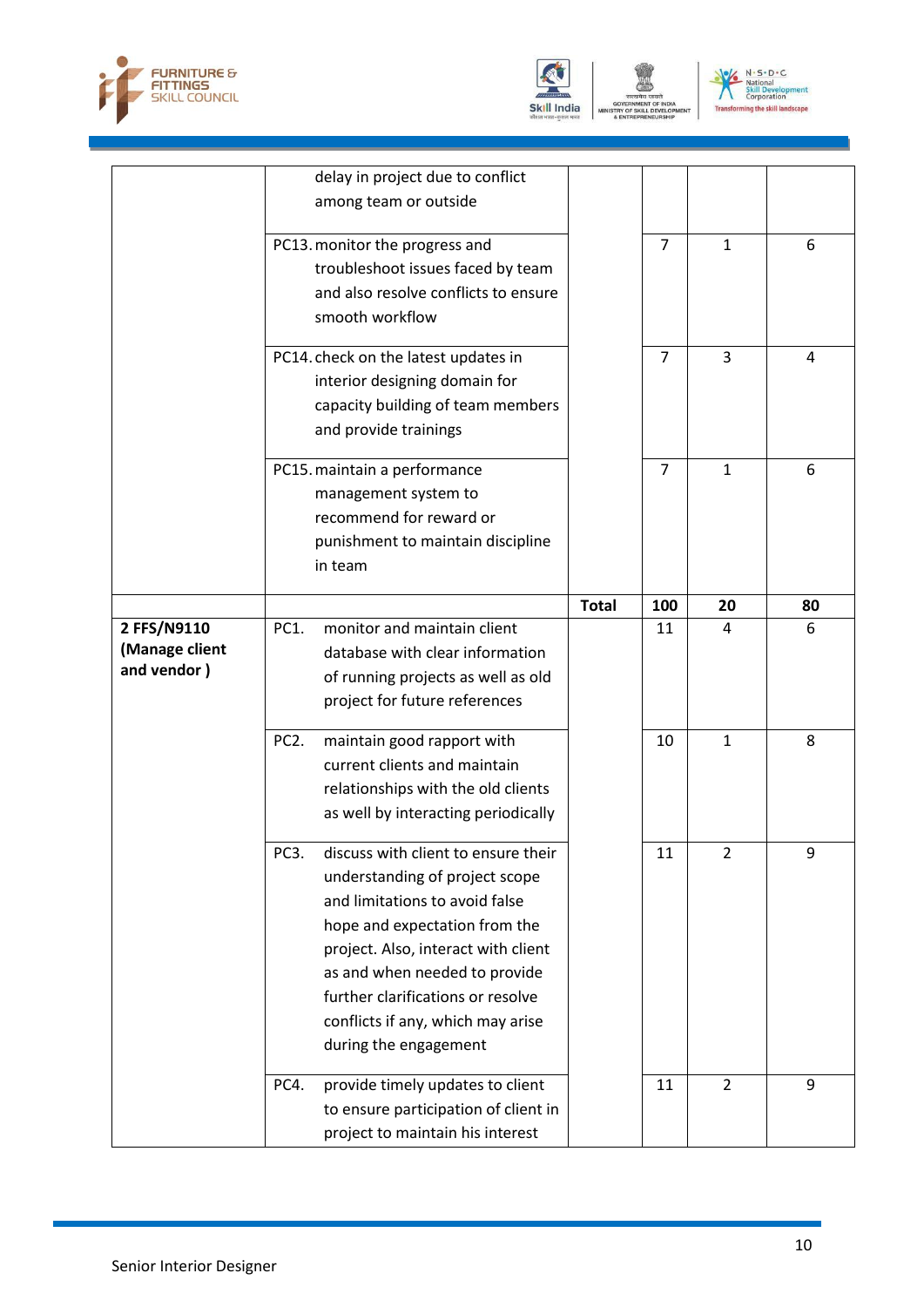





|                                                                      |                   | and enthusiasm for project and<br>adopt feedback, if any                                                                                                                                                                |              |     |                |                |
|----------------------------------------------------------------------|-------------------|-------------------------------------------------------------------------------------------------------------------------------------------------------------------------------------------------------------------------|--------------|-----|----------------|----------------|
|                                                                      | PC5.              | communicate politely and be<br>courteous with the clients to<br>maintain relation throughout the<br>project timeline                                                                                                    |              | 9   | $\mathbf{1}$   | 8              |
|                                                                      | PC6.              | develop good network with<br>vendors and other stakeholders<br>in the market                                                                                                                                            |              | 9   |                | 9              |
|                                                                      | <b>PC7.</b>       | monitor and maintain database<br>of vendors in the market                                                                                                                                                               |              | 10  | 4              | 6              |
|                                                                      | PC8.              | build good relationship with<br>vendors to avoid delays                                                                                                                                                                 |              | 9   | $\mathbf{1}$   | 8              |
|                                                                      | PC9.              | review criteria's set for<br>performance evaluation of<br>vendors at regular intervals to<br>help in deciding vendors in future                                                                                         |              | 10  | $\overline{2}$ | $\overline{7}$ |
|                                                                      |                   | PC10. review documentation including<br>contract with vendors for goods<br>and services to ensure proper<br>records                                                                                                     |              | 10  | 3              | 7              |
|                                                                      |                   |                                                                                                                                                                                                                         | <b>Total</b> | 100 | 20             | 80             |
| 3. FFS/N9112<br>(Undertake<br>business<br>development<br>activities) |                   | PC1. conduct market survey and<br>analyse market demand based on<br>market trend, existing<br>competition, current<br>requirement, market status,<br>customer preferences, upcoming<br>trends, government policies etc. | 100          | 12  | 3              | 9              |
|                                                                      | PC <sub>2</sub> . | explore new opportunities in<br>the market with the help of<br>experts in field, contacts and<br>other mediums and gain<br>knowledge                                                                                    |              | 10  | $\mathbf{1}$   | 9              |
|                                                                      | PC3.              | identify potential target market<br>, target customers and maintain                                                                                                                                                     |              | 12  | 3              | 9              |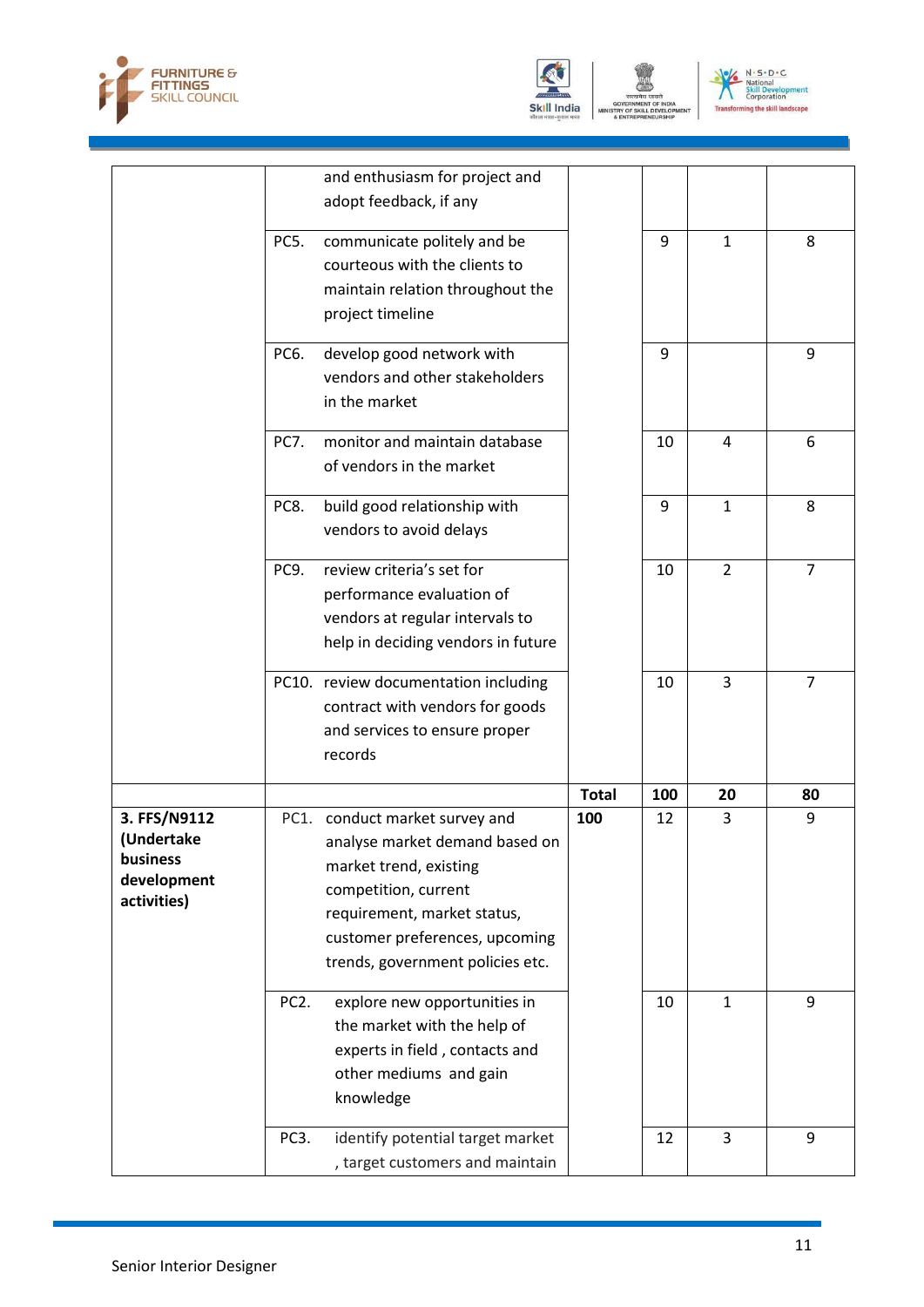





|                                         |      | customer database and build      |              |     |                |    |
|-----------------------------------------|------|----------------------------------|--------------|-----|----------------|----|
|                                         |      | rapport/connects with            |              |     |                |    |
|                                         |      | prospective clients through      |              |     |                |    |
|                                         |      | meetings, discussions etc.       |              |     |                |    |
|                                         | PC4. | evaluate and decide on           |              | 12  | 3              | 9  |
|                                         |      | positioning of product/services  |              |     |                |    |
|                                         |      | in view of potential buyers and  |              |     |                |    |
|                                         |      | set a pricing strategy for the   |              |     |                |    |
|                                         |      | service based on the value       |              |     |                |    |
|                                         |      | delivered and modify pricing as  |              |     |                |    |
|                                         |      | and when required                |              |     |                |    |
|                                         | PC5. | discuss new opportunities with   |              | 11  | $\overline{2}$ | 9  |
|                                         |      | team and plan team               |              |     |                |    |
|                                         |      | engagement on the new project    |              |     |                |    |
|                                         | PC6. | identify possible sources of     |              | 11  | $\overline{2}$ | 9  |
|                                         |      | finance/loan and collect         |              |     |                |    |
|                                         |      | information related to various   |              |     |                |    |
|                                         |      | subsidies/funds/ schemes         |              |     |                |    |
|                                         |      | offered by the government,       |              |     |                |    |
|                                         |      | authorized state units and other |              |     |                |    |
|                                         |      | financial institutions           |              |     |                |    |
|                                         | PC7. | conduct risk assessment and      |              | 11  | $\overline{2}$ | 9  |
|                                         |      | identify opportunities for       |              |     |                |    |
|                                         |      | scaling up the business          |              |     |                |    |
|                                         | PC8. | track and maintain records, and  |              | 10  | $\overline{2}$ | 8  |
|                                         |      | monitor them on a regular basis  |              |     |                |    |
|                                         | PC9. | develop and execute              |              | 11  | $\overline{2}$ | 10 |
|                                         |      | promotional strategies for the   |              |     |                |    |
|                                         |      | business based on the budget     |              |     |                |    |
|                                         |      | and target segment               |              |     |                |    |
|                                         |      |                                  | <b>Total</b> | 100 | 20             | 80 |
| 4. FFS/N8804                            | PC1. | follow health and safety related | 100          | 5   | $\mathbf{1}$   | 4  |
| (Maintain health                        |      | instructions applicable to the   |              |     |                |    |
| and safety at client<br>site/workplace) |      | work location at all times       |              |     |                |    |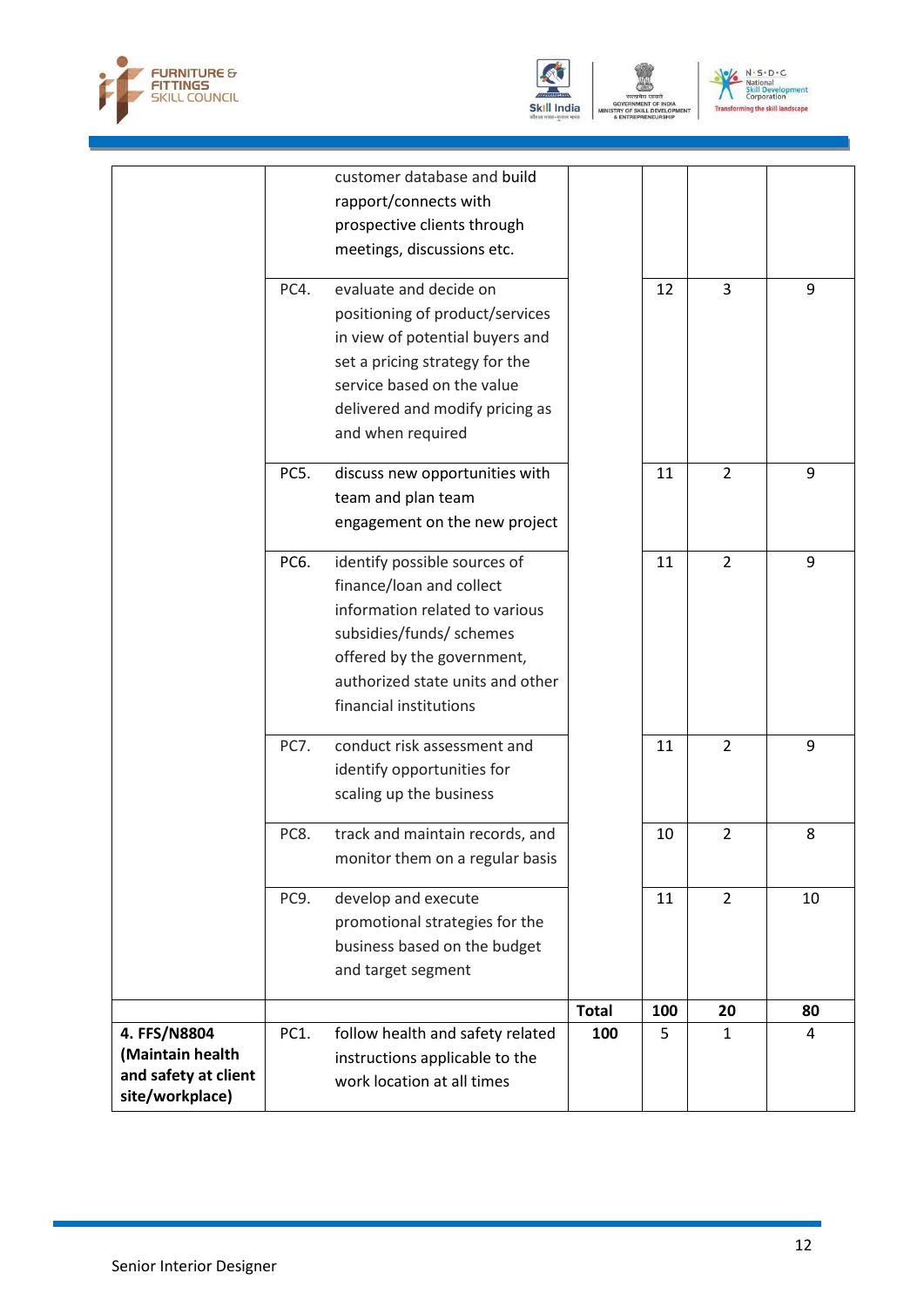





| PC <sub>2</sub> . | carry out own activities in line | 6              | $\overline{2}$ | 4 |
|-------------------|----------------------------------|----------------|----------------|---|
|                   | with approved guidelines and     |                |                |   |
|                   | procedures                       |                |                |   |
|                   |                                  |                |                |   |
| PC <sub>3</sub> . | follow relevant instructions     | 6              | $\overline{2}$ | 4 |
|                   | relating to safe and correct     |                |                |   |
|                   | use of equipment and relevant    |                |                |   |
|                   | occupational safety policies     |                |                |   |
|                   | while handling sharp tools to    |                |                |   |
|                   | make and install furniture and   |                |                |   |
|                   | fittings                         |                |                |   |
| PC4.              | ensure to safely handle and      | $\overline{7}$ | $\overline{2}$ | 5 |
|                   |                                  |                |                |   |
|                   | dispose of waste and debris      |                |                |   |
| PC5.              | undertake basic safety checks    | $\overline{7}$ | $\overline{2}$ | 5 |
|                   | before start of work and         |                |                |   |
|                   | monitor the workplace and        |                |                |   |
|                   | work processes for potential     |                |                |   |
|                   | risks and threats                |                |                |   |
|                   |                                  |                |                |   |
| PC6.              | identity and report/seek         | 6              | $\overline{2}$ | 4 |
|                   | clarification if any, for any    |                |                |   |
|                   | potential risks/ threats to      |                |                |   |
|                   | supervisors or other authorized  |                |                |   |
|                   | personnel                        |                |                |   |
|                   |                                  |                |                |   |
| <b>PC7.</b>       | use safety equipment and         | $\overline{7}$ | $\overline{2}$ | 5 |
|                   | personal protection equipment    |                |                |   |
|                   | as needed, e.g. gloves, goggles  |                |                |   |
|                   | , mask and shoes correctly in    |                |                |   |
|                   | accordance with work policy      |                |                |   |
| PC8.              | follow recommended material      | 6              | $\mathbf{1}$   | 5 |
|                   |                                  |                |                |   |
|                   | handling procedure to control    |                |                |   |
|                   | damage and personal injury       |                |                |   |
| PC9.              | apply good housekeeping          | 6              | $\mathbf{1}$   | 5 |
|                   | practices at all times to        |                |                |   |
|                   | maintain clean and safe          |                |                |   |
|                   | workplace                        |                |                |   |
|                   |                                  |                |                |   |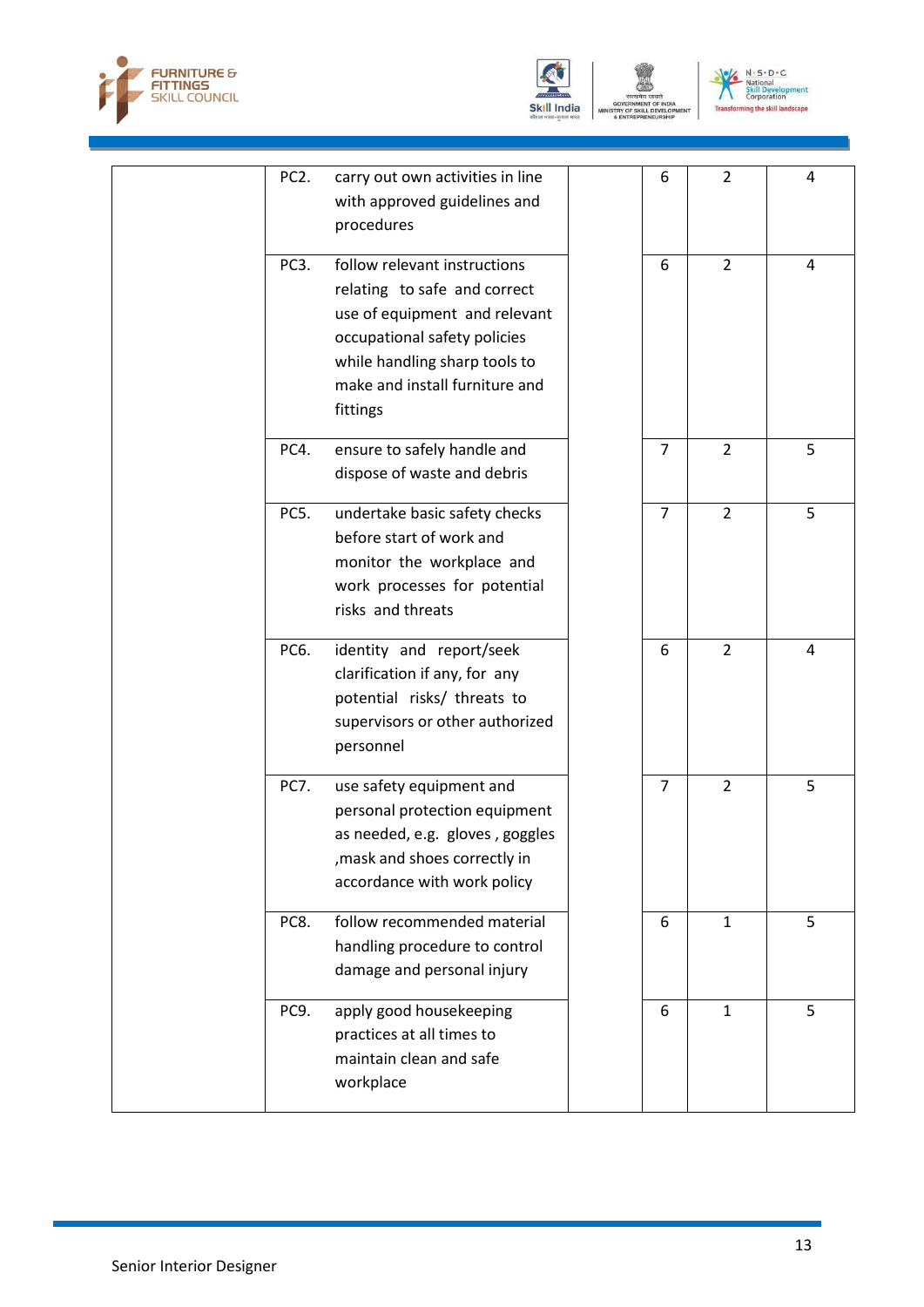



OF SKILL D TRY<br>\* EN



|                                                       | PC10.             | check and ensure general<br>health and safety equipment<br>are available at work site                                                                                    |              | 6              | $\overline{2}$ | 4  |
|-------------------------------------------------------|-------------------|--------------------------------------------------------------------------------------------------------------------------------------------------------------------------|--------------|----------------|----------------|----|
|                                                       | PC11.             | follow appropriate procedures<br>for dealing with accidents, fires<br>and emergencies, including<br>communicating location and<br>directions for emergency<br>evacuation |              | 6              | $\overline{2}$ | 4  |
|                                                       | PC12.             | follow emergency procedures<br>to company standard /<br>workplace requirements                                                                                           |              | $\overline{7}$ | $\overline{2}$ | 5  |
|                                                       | PC13.             | use emergency equipment in<br>accordance with manufacturers'<br>specifications and workplace<br>requirements                                                             |              | 6              | $\overline{2}$ | 4  |
|                                                       | PC14.             | provide treatment appropriate<br>to the any injury in accordance<br>with recognized first aid<br>techniques                                                              |              | 6              | $\overline{2}$ | 4  |
|                                                       | PC15.             | recover (if practical), clean,<br>inspect/test, refurbish, replace<br>and store the first aid<br>equipment as appropriate                                                |              | $\overline{7}$ | $\overline{2}$ | 5  |
|                                                       |                   | PC16. report details of first aid<br>administered in accordance<br>with workplace procedures                                                                             |              | 6              | 3              | 3  |
|                                                       |                   |                                                                                                                                                                          | <b>Total</b> | 100            | 30             | 70 |
| 5.FFS/N8803<br>(Work successfully<br>with colleagues) | PC1.              | communicate with colleagues<br>clearly and effectively w.r.t work<br>division/work flow within the<br>team                                                               | 100          | 5              | $\mathbf{1}$   | 4  |
|                                                       | PC <sub>2</sub> . | plan the work and schedule tasks<br>with team colleagues                                                                                                                 |              | 10             | $\overline{2}$ | 8  |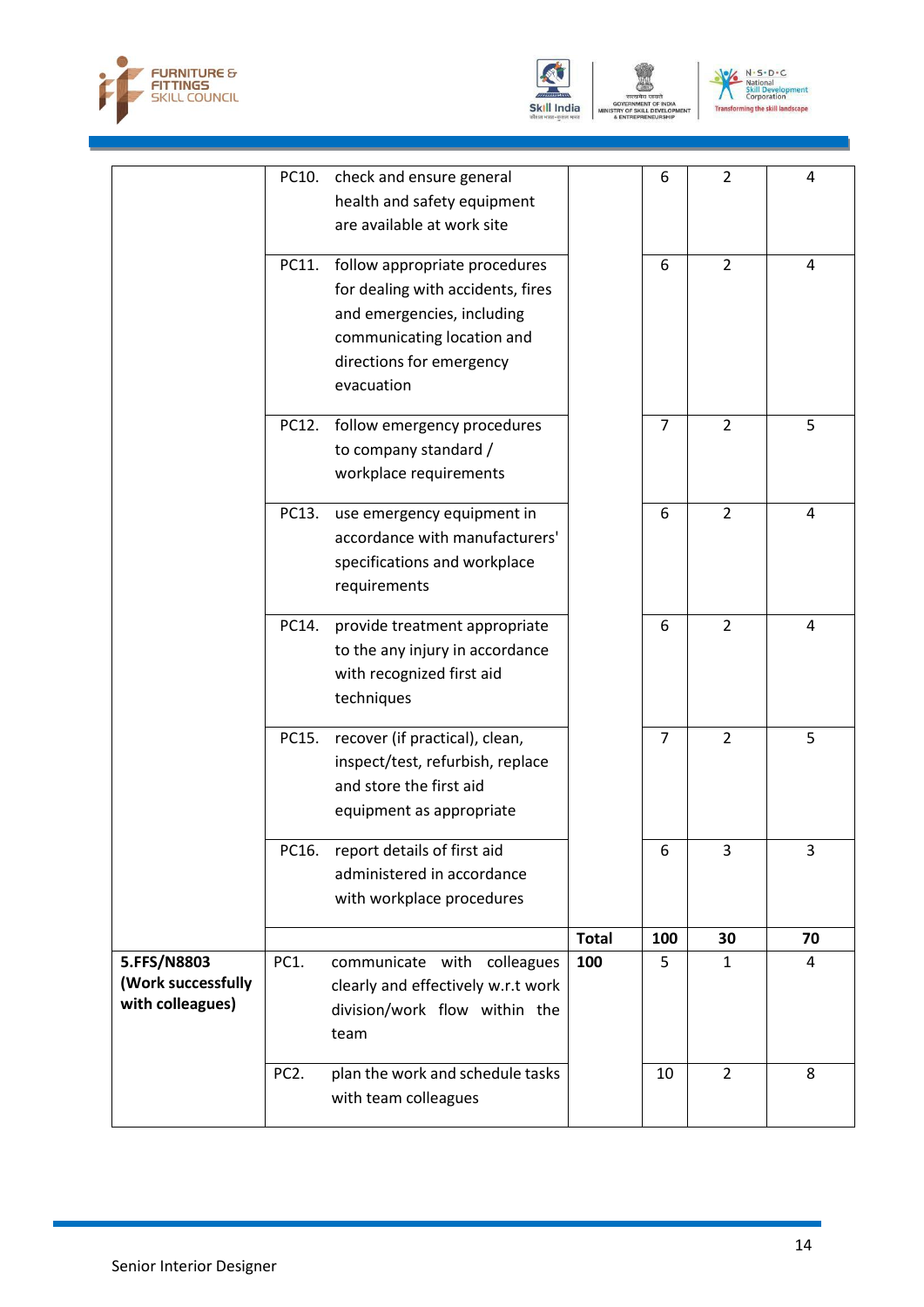



OF SKILL D VELO

TRY<br>\* EN



|  | PC3.        | display<br>responsible<br>and<br>disciplined behaviour to the<br>team and use polite language<br>and maintain office etiquettes                                                                                                                                                  | 7              | $\mathbf{1}$   | 6              |
|--|-------------|----------------------------------------------------------------------------------------------------------------------------------------------------------------------------------------------------------------------------------------------------------------------------------|----------------|----------------|----------------|
|  | PC4.        | ensure not to display any racial<br>discrimination toward colleagues                                                                                                                                                                                                             | 5              | $\mathbf{1}$   | $\overline{4}$ |
|  | PC5.        | monitor the progress and help in<br>troubleshoot issues faced by<br>team and communicate clearly<br>with colleagues and discuss,<br>resolve<br>any<br>concerns/issues/conflict etc. to<br>avoid any delays at work                                                               | $\overline{7}$ | $\mathbf{1}$   | 6              |
|  | PC6.        | adherence<br>all<br>ensure<br>to<br>procedural<br>requirements-<br>compliance to regulations and<br>organization requirements and<br>proper record keeping                                                                                                                       | 5              | $\mathbf{1}$   | 4              |
|  | <b>PC7.</b> | raise questions to clarify work<br>responsibilities<br>order<br>in<br>to<br>effectively work within timelines                                                                                                                                                                    | 10             | $\overline{2}$ | 8              |
|  | PC8.        | seek assistance when needed<br>and complete the assigned tasks<br>within timeline                                                                                                                                                                                                | $\overline{7}$ | $\mathbf{1}$   | 6              |
|  | PC9.        | communicate with leaders on<br>work output requirements for<br>providing optimum solution to<br>the client                                                                                                                                                                       | 5              | $\mathbf{1}$   | Λ              |
|  | PC10.       | discuss<br>about<br>connect<br>and<br>flow<br>improvements,<br>process<br>of output,<br>product<br>quality<br>defects<br>from<br>encountered<br>previous process, repairs and<br>maintenance<br>of<br>tools<br>and<br>machinery as required etc. and<br>find solutions on issues | 10             | $\overline{2}$ | 8              |